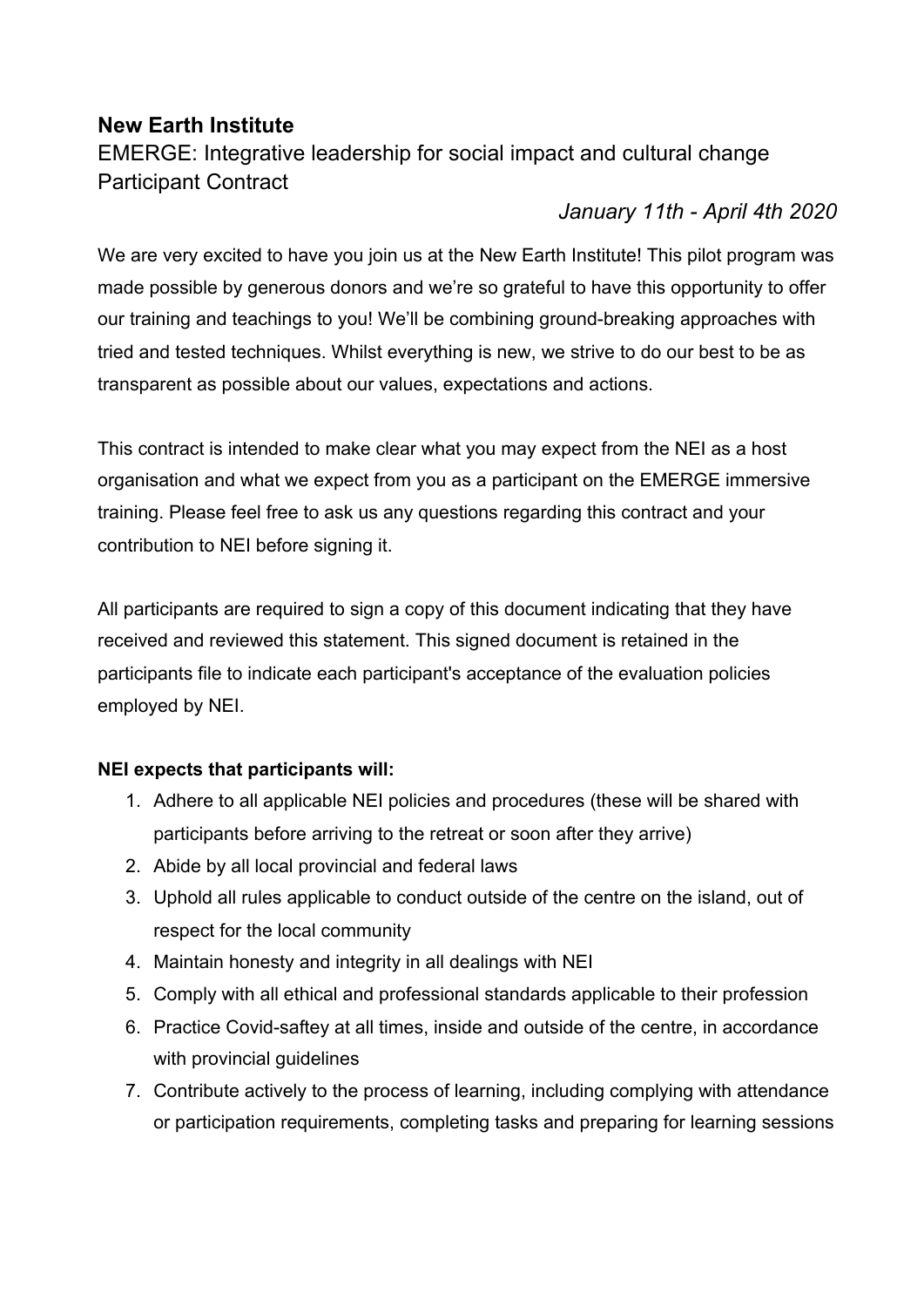- 8. Conduct themselves in an ethical, professional and civil manner, behaving appropriately and courteously to all staff, students and any other party/parties the organisation has relations with
- 9. Demonstrate respect for the rights of others
- 10.Refrain from drinking alcohol or smoking at the centre or in the gardens. No illegal drugs are allowed in the centre.
- 11.Manage their wellbeing whilst at the centre, voicing their needs and asking for support when needed. Living in communities can be challenging and expectations can meet the (not so exciting at times) reality of the day to day life of an intensive program. Your experience really matters to us, so please share your feedback of all the things we are doing well and how we can improve. Please speak up when feeling frustrated or when needing something. We will do our best to accommodate that.
- 12.Participate in all orientation and training programs unless otherwise agreed
- 13.Complete all payments for accommodation by **the 30th of November**
- 14.Notify the organization, in due time, if you wish to change the nature of your participation

# **Participation expectations:**

- 1. Full participation in the learning program to the best of your capacity.
	- Transformation comes from dedication towards your practice and participation.
		- 5 day silent digital detox in Week 1 of the program
		- 45 minutes to an hour of morning yoga/meditation practice 2-3 mornings a week
		- Maximum 15 hours direct learning
		- Homework, self-work and learning prep as required
- 2. Up to 3 hours for house maintenance, which includes:
	- General cleaning to keep the centre organised and functional (as you would do in your own house). As a group, you will create a weekly schedule for all the general cleaning tasks
	- Performance of key roles for centre maintenance (e.g. Recycling Lead, Kitchen Lead)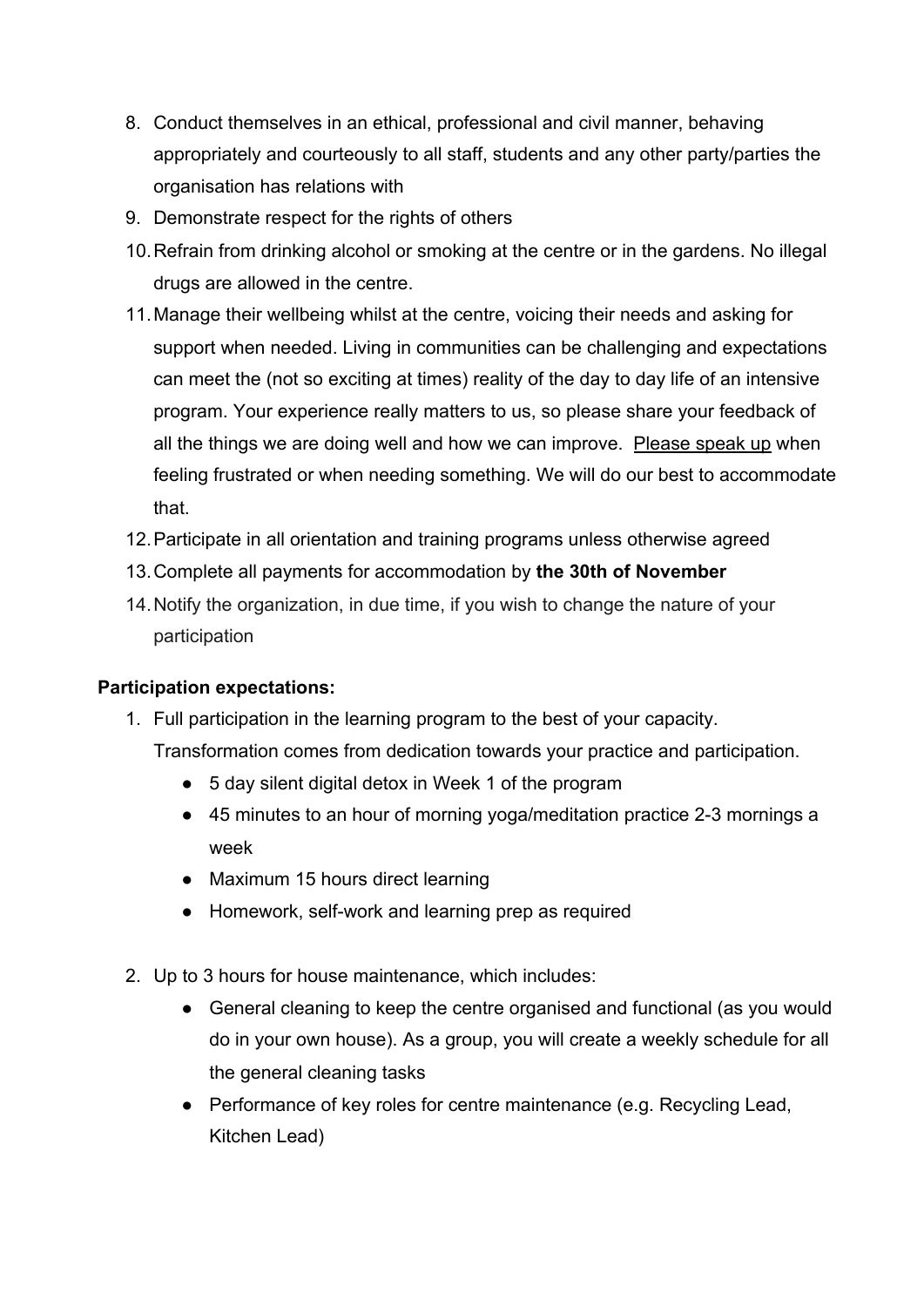- 3. Participation in a one and half hour inner work peer group per week
- 4. Participation in a one hour individual therapy session per week. Please note that we are requesting this as part of your inner growth and healing. However, there is no expectation from the NEI to work on any past trauma or therapeutic topics. You are welcome to use this time as per your own goals, needs and intentions. Some therapeutic insights that may come out of your therapy may include healing, burn out, insecurities, social justice issues, expressing needs, communication, boundary issues, and other potential topics.
- 5. Offer up to two hours of 'skill sharing' per week.
- 6. Participating in assessments and interviews (your privacy will be kept at all times)
- 7. Participating in recorded classes (your back might be in the frame)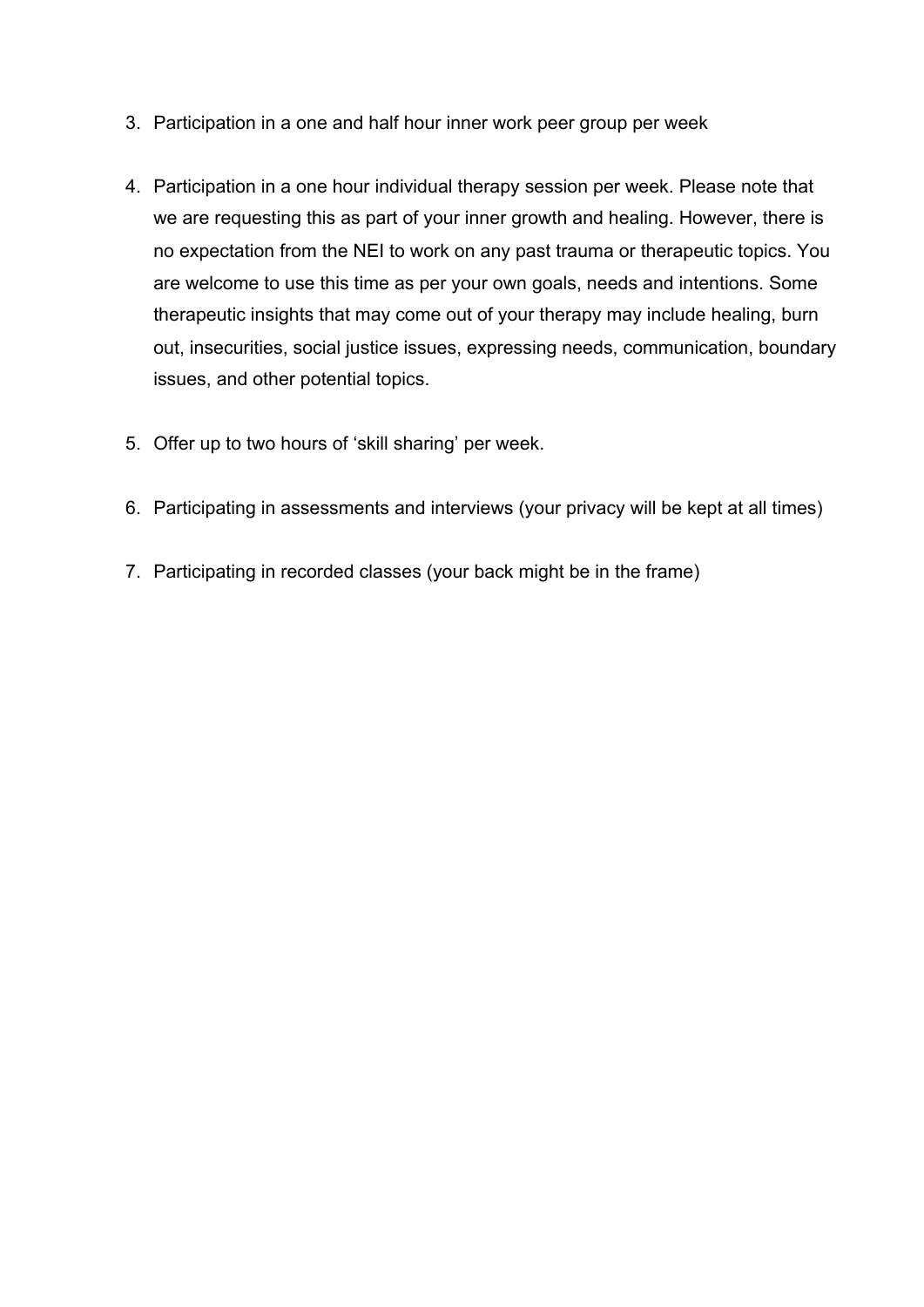#### **What you can expect from New Earth Institute**

NEI values its participants and commits to provide you with a safe space to transform yourself and to work on your vision/dream project through the following modalities:

- Coaching program an NEI certificate of coaching (with potential extended mentorship)
- Group oriented processes
- Individual, weekly and private therapy (private therapy might not happen if we cannot confirm the practicum site)
- Yoga and meditation
- Mindfulness Training
- A personalised program of practices for self-development (based on assessments done in week two)
- Earth-based ceremonies
- Business plan development support
- Final project mentorship
- Nature walks and hikes
- A safe space
- Feedback mechanisms
- You can have access to the full curriculum on your NEI membership page (just register for free on the NEI site)

Additionally, we will ensure you have access to:

- A full orientation and all the necessary training for day to day living at the house
- A risk-assessed and safe environment for you to grow and transform
- Respect for your privacy, including keeping you private information confidential

# **Nature of agreement**

The program is offered for free, and we only charge for your accommodation. You will be responsible for buying your food. This may be purchased individually or as a community dependent on agreements made as a group in the first weeks at the centre.

Your training with the NEI is a student position. This means that all duties are performed on a voluntary basis. You will not receive remuneration or payment for your participation.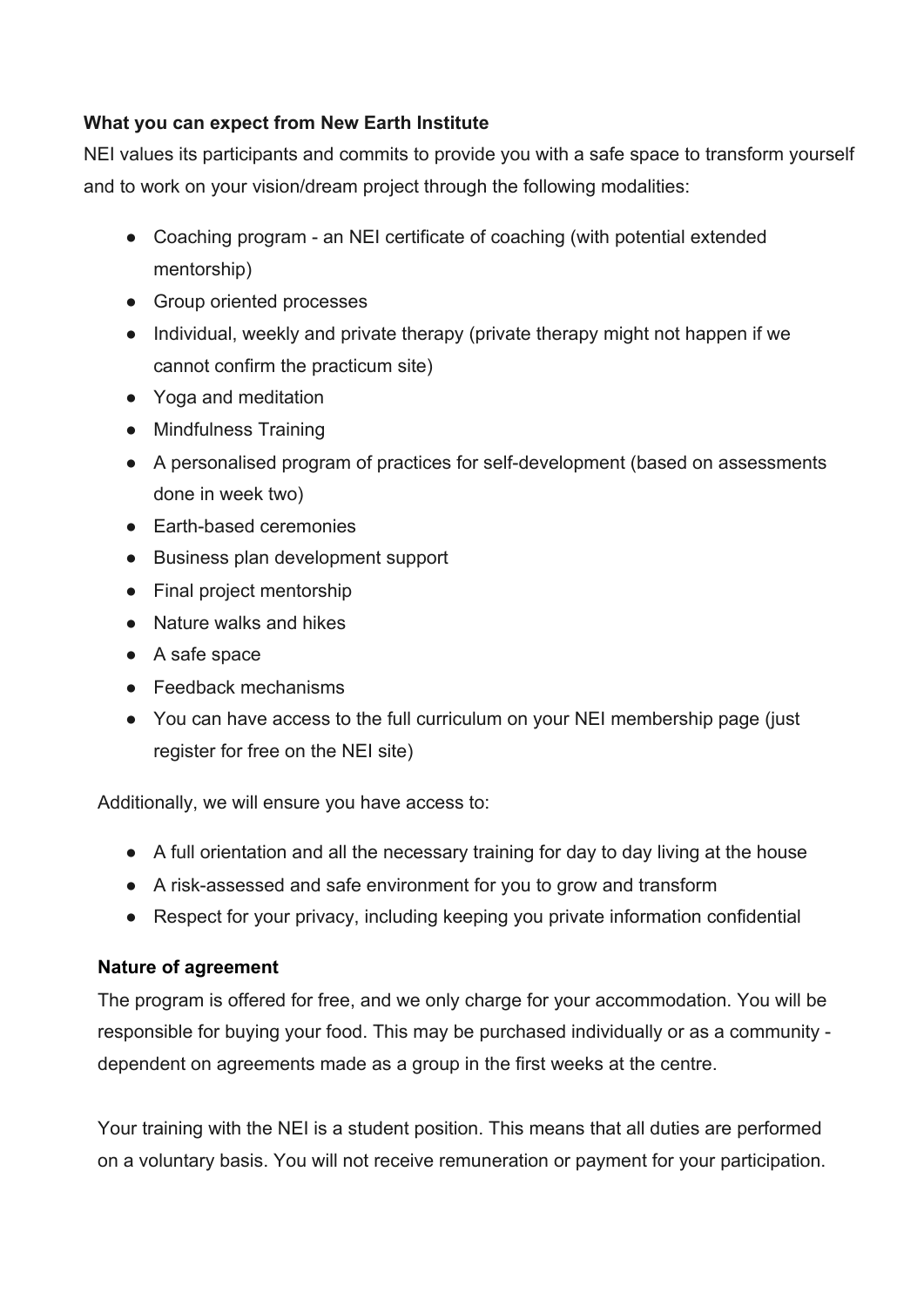Neither the NEI or the participant intend any employment or contractual relationship to be created i.e. you are not an employee, independent contractor or consultant at the NEI.

#### **Duration of contract**

Upon the expiry date of this agreement, the agreement between the NEI and the participant will come to an end and neither party intends for a contractual or employment relationship to be created.

# **Parking**

We are allowing up to three cars to park in our very narrow parking lot. We charge \$50 per month for this option. Please contact info@newearthinstitute.com for additional information.

# **Assumption of Risk and, Waiver of Liability & COVID-19 Agreement**

I acknowledge that there may be risks associated with or related to the duties described above. These risks include, but are not limited to, any manner of injury resulting from use or misuse of equipment/tools required to perform the duties.

I attest that I am not experiencing any symptoms of illness such as a fever, cough, or shortness of breath. If I develop these symptoms, I agree that I will cancel my visit before arriving at the centre.

# **I attest that:**

- I have not traveled internationally in the past 14 days
- I have not traveled to a highly impacted area within Canada in the past 14 days
- I do not believe that I have been exposed to a person with a confirmed or suspected case of COVID-19
- I have not been diagnosed with COVID-19 and not yet cleared as non contagious by public health authorities
- I am following recommended guidelines as much as possible practicing social distancing by participating in group activities of fewer than 10, trying to maintain separation of six feet from others, and using masks when shopping, otherwise limiting my exposure to the coronavirus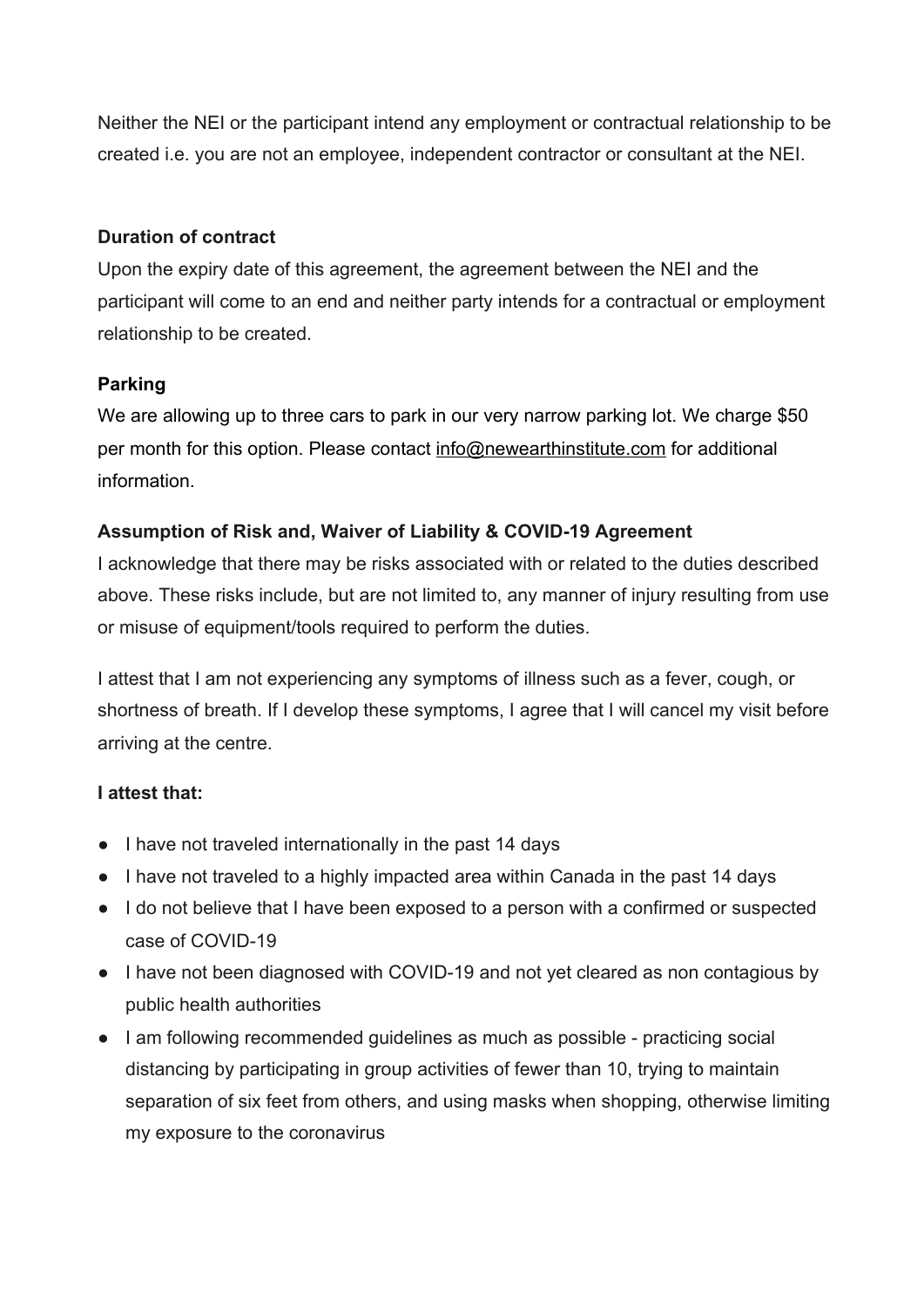#### **Media Agreement**

At the discretion of the NEI's management, any violation of the expectations outlined below may lead to the termination of your participation with the NEI.

1. I agree to maintain the confidential information of the organization. I acknowledge that, as a participant of the training, I may have access to information that may be confidential. I will observe and comply with the NEI rules and regulations respecting confidentiality. I will not disclose or give to any person, institution, or source any information or document that comes to my knowledge or into my possession by reason of my service to the NEI. This duty to protect confidential information extends beyond the termination of my association with the NEI.

2. I understand that all activities and reporting conducted whilst participating is associated with the NEI and must be mentioned and credited in all media presentations, including but not specific to written articles, television, or film.

3. Any publicity in association with our projects must be approved directly through the NEI leadership team.

4. I agree not to post any photos, videos or writing on the internet that is Organization-related (including Facebook, personal blogs). However, you are welcome to share your personal stories and experiences.

#### **Insurance:**

I acknowledge that **I have been strongly encouraged to carry adequate medical and/or health insurance** covering the contract period and that I am responsible for my own health, dental and medical coverage. I acknowledge and understand that I am not covered by the NEI's compensation insurance.

# **Background Check**

As a condition of participation, I give permission for the NEI to conduct a background check on me, which may include a review of sex offender registries, child abuse, and criminal activity records. I understand that, if accepted, my position is conditional upon the NEI receiving no inappropriate information on my background. I hereby release and agree to hold harmless from liability to the NEI, the employees and volunteers thereof, or any person or organization that may provide such information.